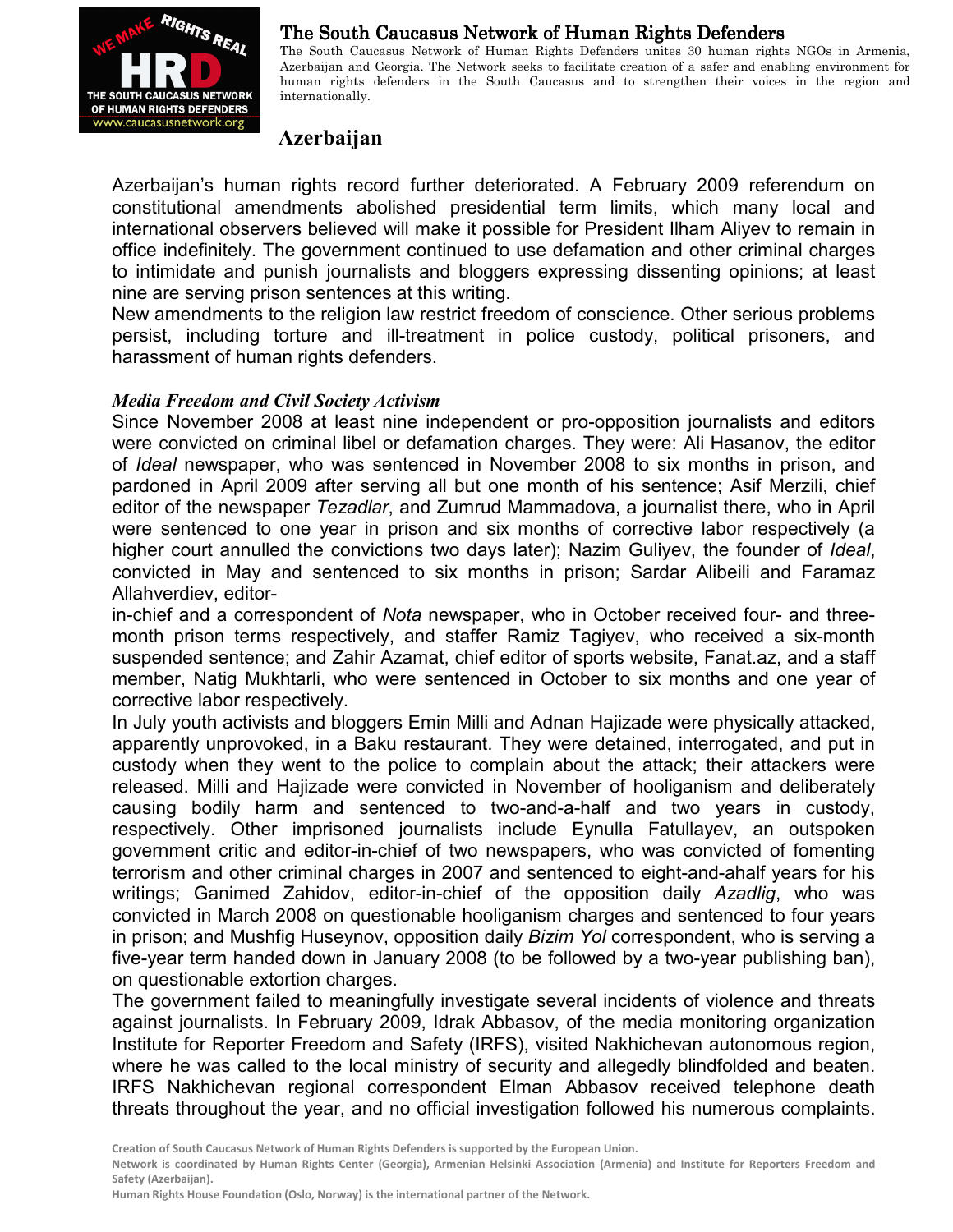In October the Baku Appeals Court upheld a district court decision not to investigate the illegal detention and ill-treatment by police of IRFS chairman Emin Huseynov, who had

been detained in June 2008, beaten in custody, and hospitalized for more than 20 days for his injuries. In April ANS TV employees Nijat Suleymanov, Elmin Muradov, and Azer Balayev were allegedly beaten up by about 30 policemen as they were trying to document the destruction of a mosque in Baku. Police temporarily confiscated the filming equipment, which they also broke; they did not return the confiscated videotape. In May Elchin Hassanov, a correspondent for two newspapers, sustained multiple bodily injuries from an alleged assaulted by police at the Sabail district police department as he inquired about a group of detained youths.

In December 2008 the National Television and Radio Council banned the transmission of foreign radio stations via FM frequencies, making them accessible only through satellite receiver or the internet. The February 2009 constitutional amendments ban the audio recording, filming, or photographing of a person with-out his or her consent, seriously hampering investigative journalism in Azerbaijan. March amendments to the mass media law allow the government to request a court to suspend a media outlet for up to two months for several reasons, including failure to send free obligatory copies to "relevant government bodies."

The minister of interior filed a libel suit in December 2008 against human rights activist Leyla Yunus based on statements she made in a media interview that simply repeated courtroom testimony by a defendant during an open trial. The lawsuit accused her of "insulting" the ministry and causing "moral damage" to the reputation of the police. The case was dropped in February 2009. In June the government introduced, but then withdrew, a draft law on NGOs that would have imposed extensive restrictions on the founding and operation of civil society groups.

### *Freedom of Religion*

In May a new religion law and amendments to both the criminal and administrative codes came into force, requiring all registered religious organizations to reregister by January 2010—the third time since the country's independence. The amendments ban a religious organization from conducting religious activity

beyond the legal address where it is registered, and also restricts producing, importing, circulating, or selling religious literature without specific permission from the State Committee for Work with Religious Organizations.

In June another set of restrictive amendments were adopted by parliament, requiring all religious rituals of the Islamic faith to be led only by citizens of Azerbaijan who were educated in the country.

### *Torture and Ill-Treatment*

Torture and ill-treatment in custody continue to be a widespread problem and occur with impunity. The Azerbaijan Committee against Torture, an independent group that monitors penitentiary institutions, received over 90 complaints alleging torture and ill-treatment in custody. In each case where law enforcement agencies responded to the complaint, they denied that torture or ill-treatment had taken place. At least three prisoners are reported to have died in custody in 2009 after allegedly being ill-treated.

In August Novruzali Mammadov, editor-in-chief of *Talyshi Sado* newspaper, died in custody apparently after the government failed to provide him with adequate treatment for health problems. In February he was kept in solitary confinement for 15 days and deprived of

**Creation of South Caucasus Network of Human Rights Defenders is supported by the European Union.** 

**Network is coordinated by Human Rights Center (Georgia), Armenian Helsinki Association (Armenia) and Institute for Reporters Freedom and Safety (Azerbaijan).** 

**Human Rights House Foundation (Oslo, Norway) is the international partner of the Network.**